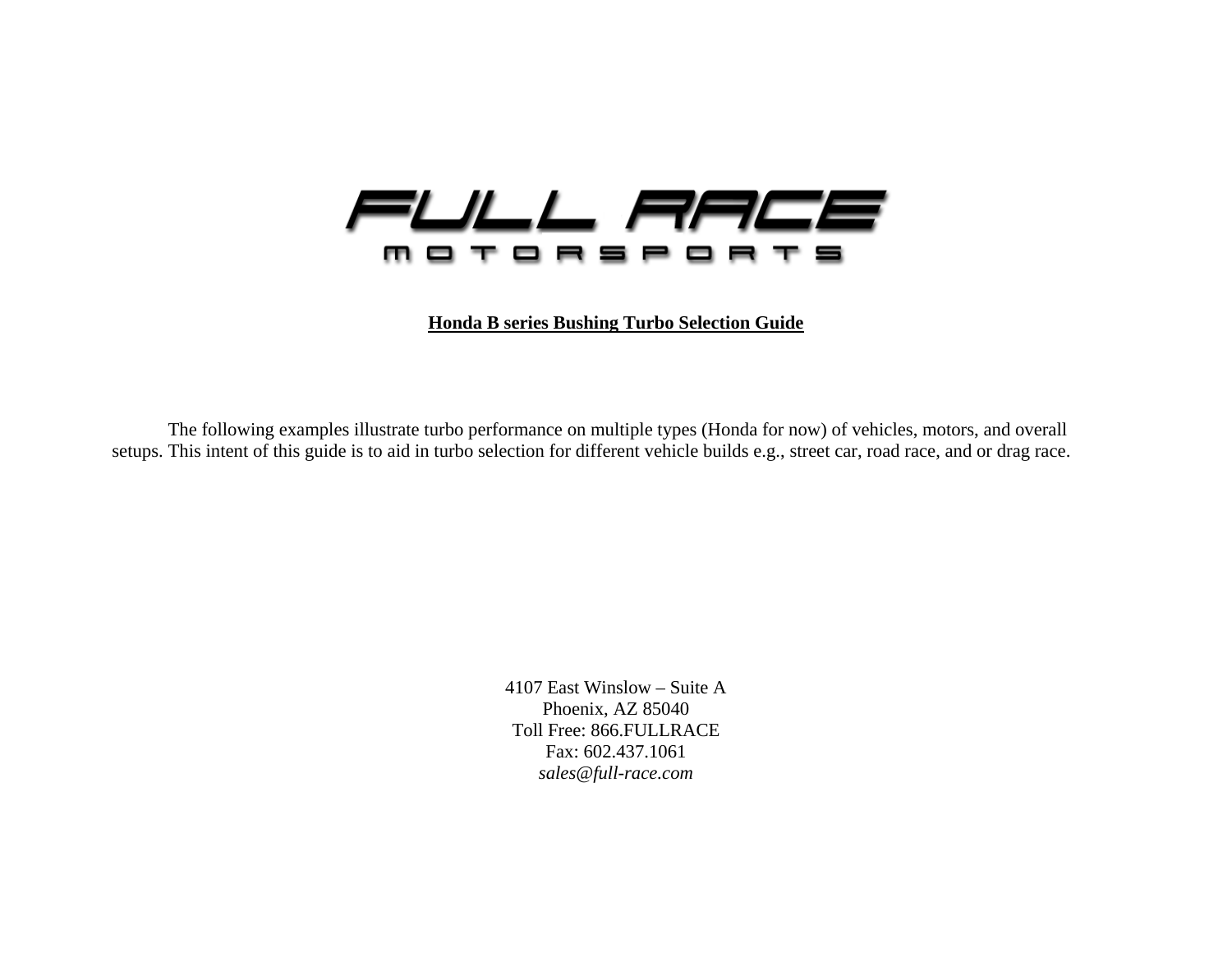#### **Table of Contents**

| <b>Example</b>                       | Page $\#(s)$ |
|--------------------------------------|--------------|
| #1 T3/T67 H.O with LS/vtec motor     | $3 - 4$      |
| $\#2$ T3/T67 H.O with B16 motor      | $5 - 7$      |
| $\#3$ T3/T67 with LS motor           | $8-9$        |
| $\#4$ T3/T04E 57 Trim with B16 motor | $10 - 11$    |
| #5 T4/T67 with LS/vtec motor         | $12 - 14$    |
| $\#6$ T3/T67 with B18C motor         | $15 - 16$    |
| #7 T3/T67 with LS/ytec motor         | $17 - 18$    |
| #8 T3/T67 H.O. with B18C motor       | $19 - 20$    |
| #9 T3/T04E 60 Trim with B18C motor   | $21 - 22$    |
| #10 T3/60-1 with B18C motor          | $23 - 25$    |
| $\#11$ T3/T67 with B18C motor        | $26 - 27$    |
| $\#12$ T3/T67 with B18C motor        | 28-29        |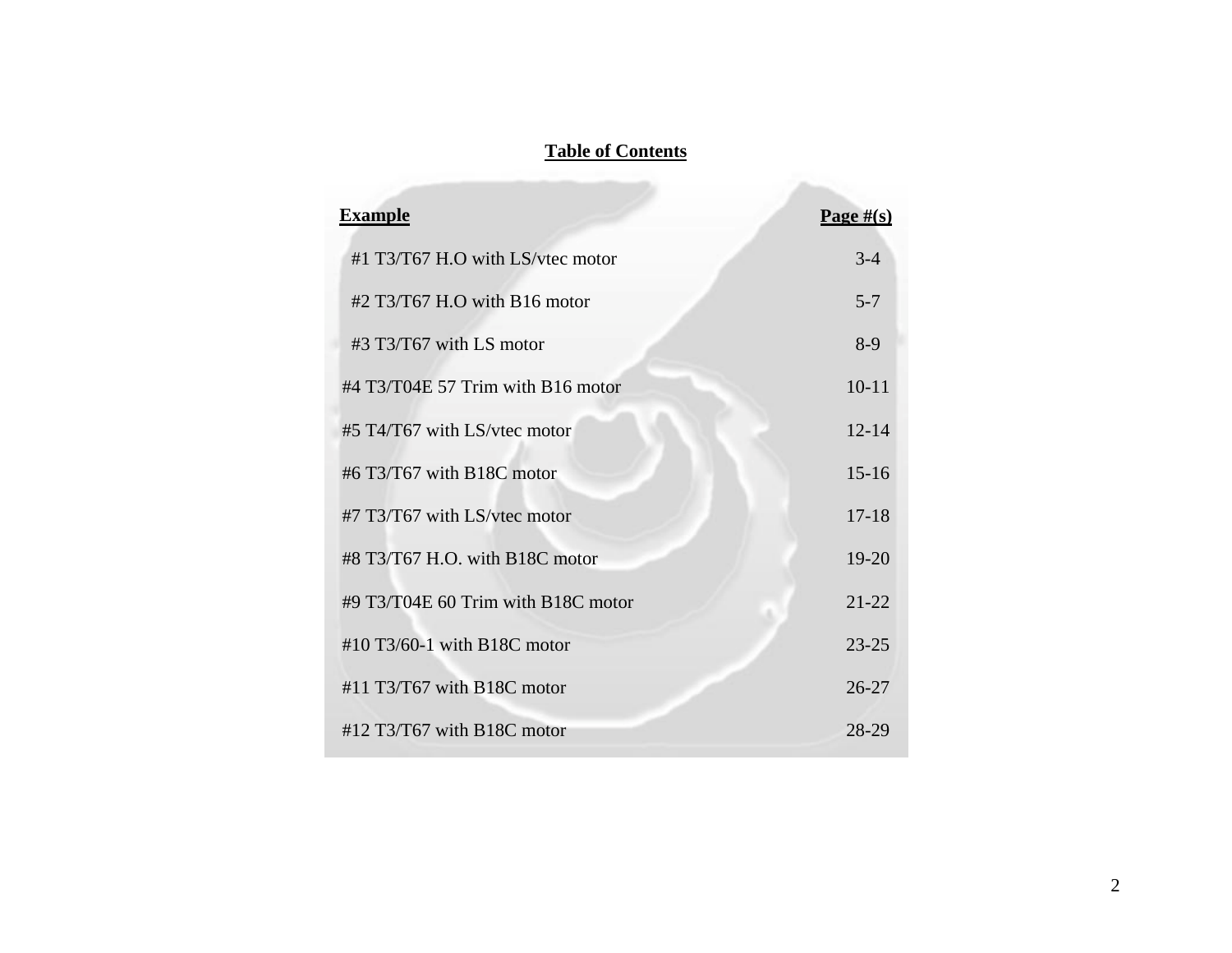### **Example #1 T3/T67 H.O Turbo**

#### **Car:**

- EG Hatch

### **Engine:**

 $\overline{-Ls/Vtec}$ , 81.5mm -Stock sleeves -9:1 cp pistons -Manley rods -OEM bearings -GSR head -GSR cams -GSR intake manifold with butterflies removed and ported -GSR TB -ARP head studs -OEM head gasket

#### **Modifications:**

-Full Race Stage 3 Kit -Full Race t3/t67 H.O. upgrade -1000cc injectors -Walboro 255lph hp pump -Stock fuel lines

### **Tuning:**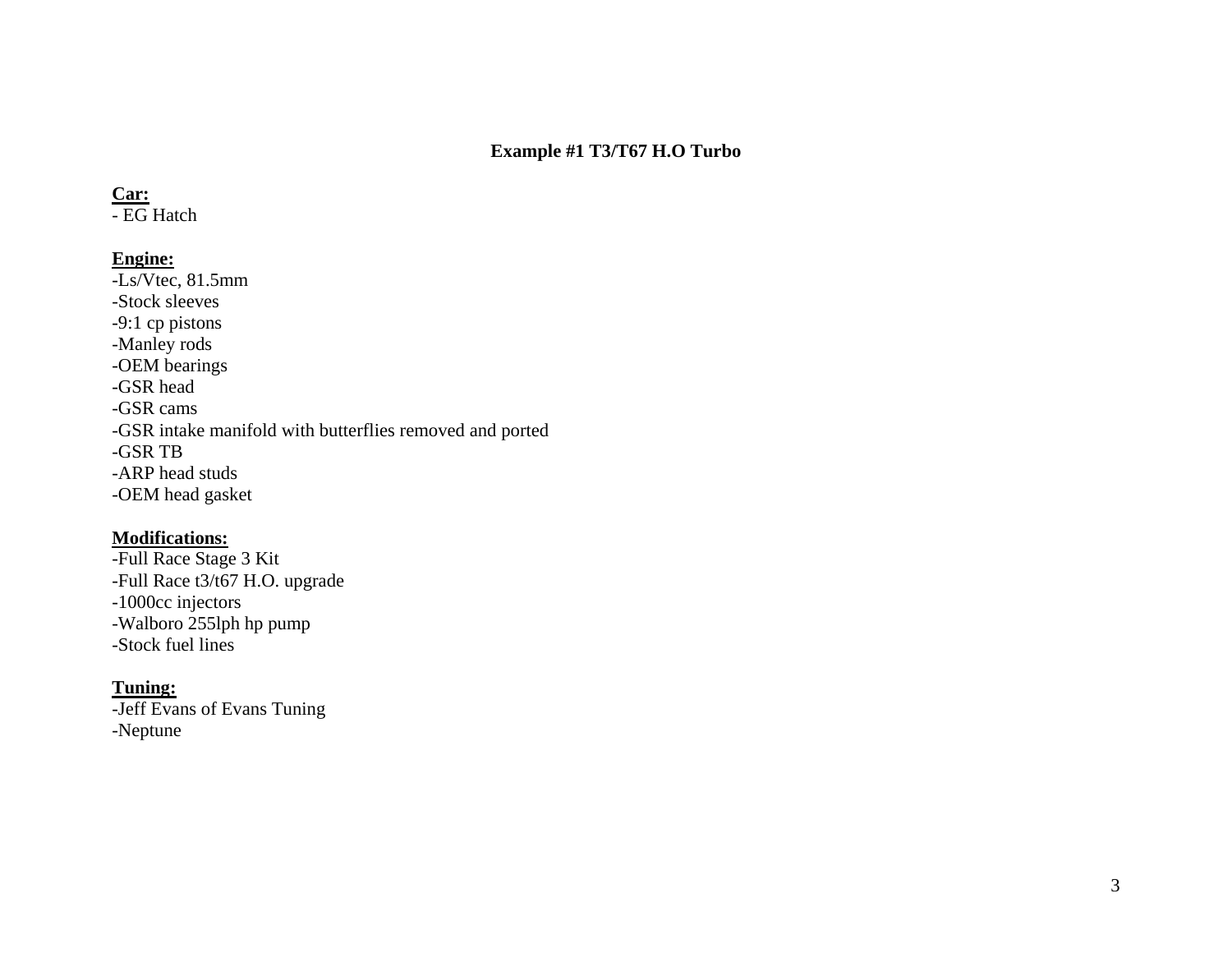

Elle Display Setup Reset Autoplot Help



 $\Box$   $\Box$   $\times$ 

Figure 1. Full Race T3/T67 H.O. turbo @ 28psi with race gas.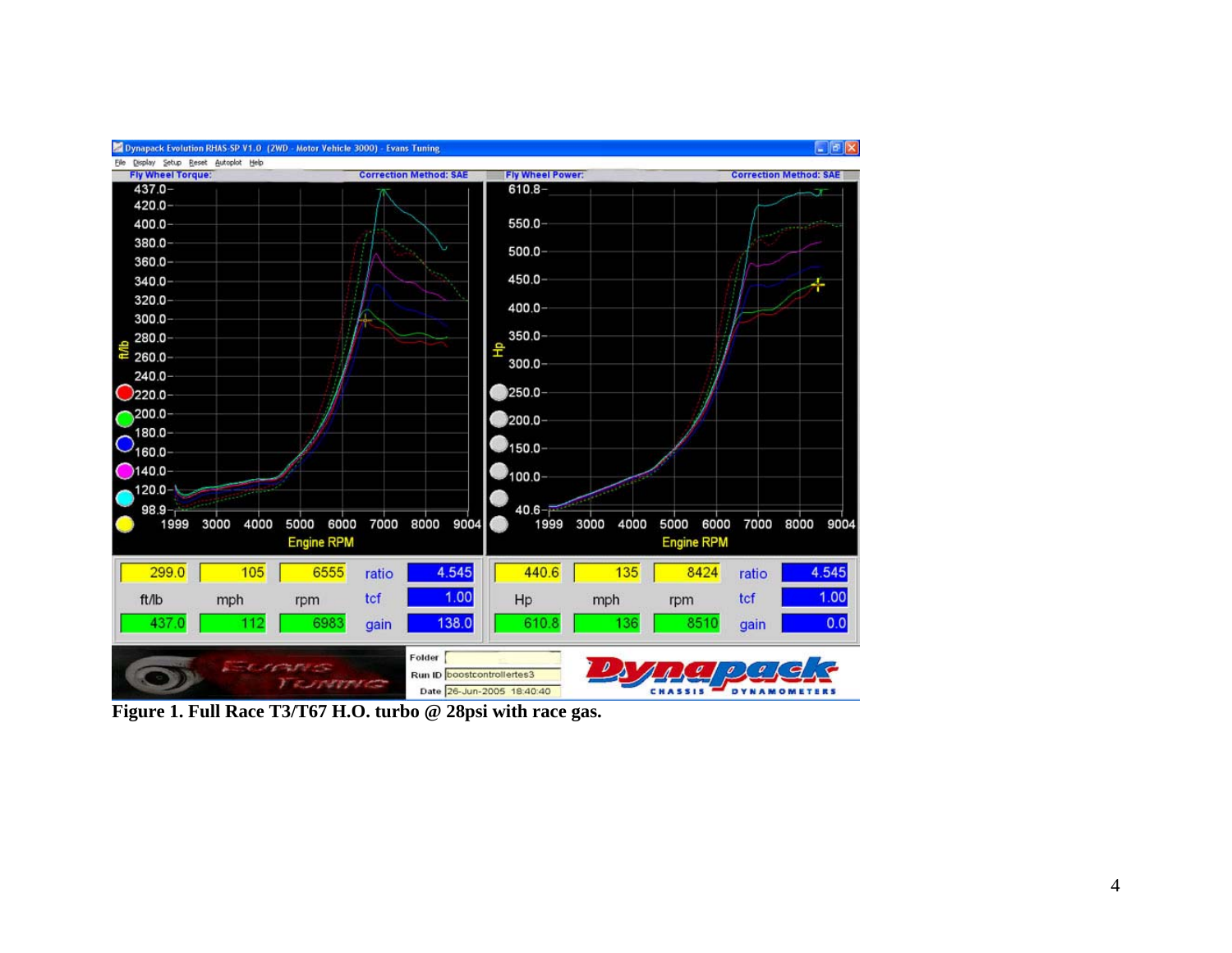# **Example #2 T3/T67 H.O Turbo**

#### **Car:**

- Del Sol

### **Engine:**

-B16a sleeved -81.5mm -9:1 compression wiseco pistons -Manley rods -Skunk2 valvetrain -CTR cams-Edelbrock IM -OEM gsr throttle body -Ported head

#### **Modifications:**

-Full Race stage 3 kit -T3/T67 H.O. turbo -3.0 in. exhaust -Walboro 255lph HP fuel pump -Fast-turbo fuel feed line upgrade kit (-8.a.n) -MSD 1000cc injectors -Exedy twin disk clutch

#### **Tuning:**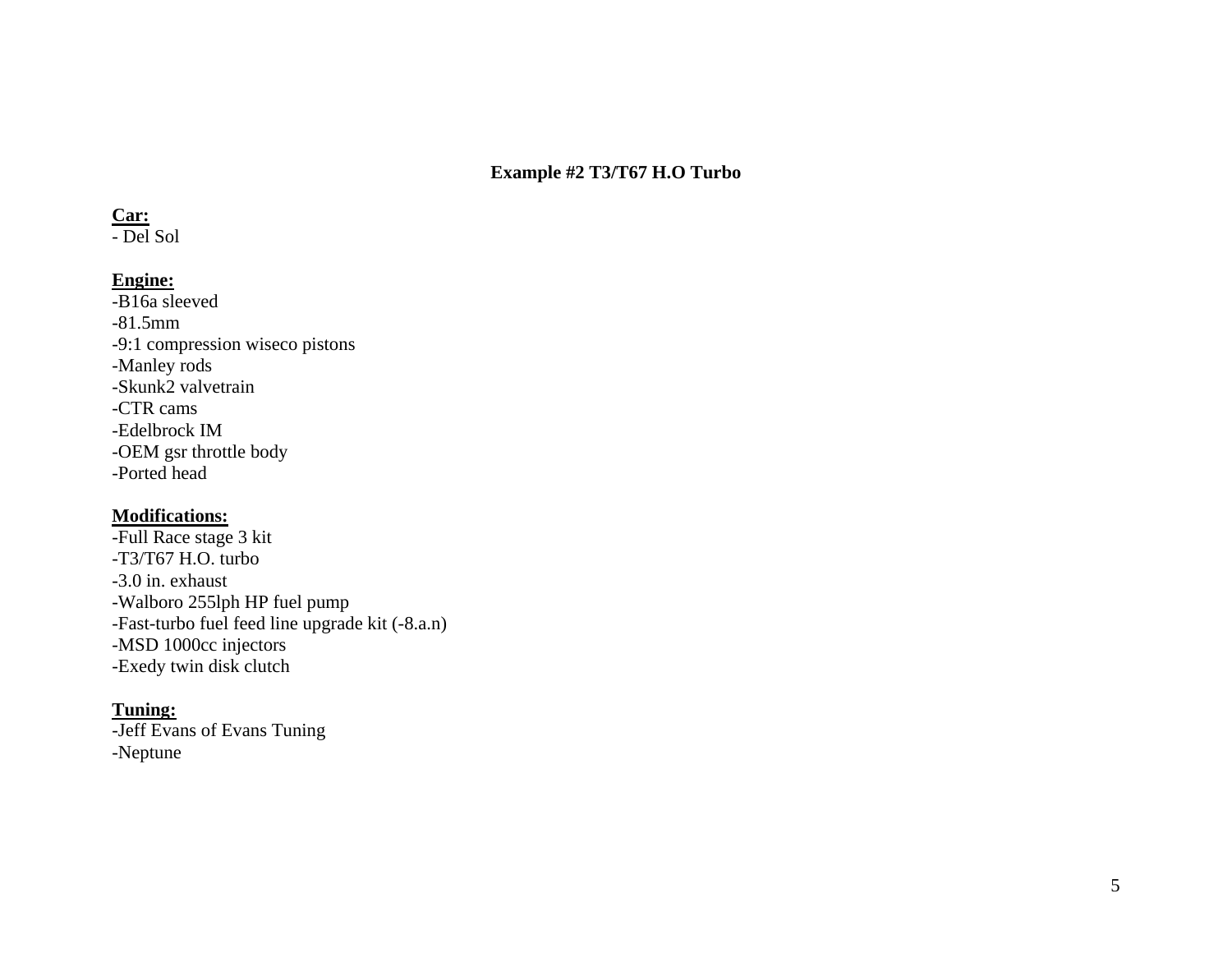

Figure 2. T3/T67 H.O. @ 15 psi with pump gas.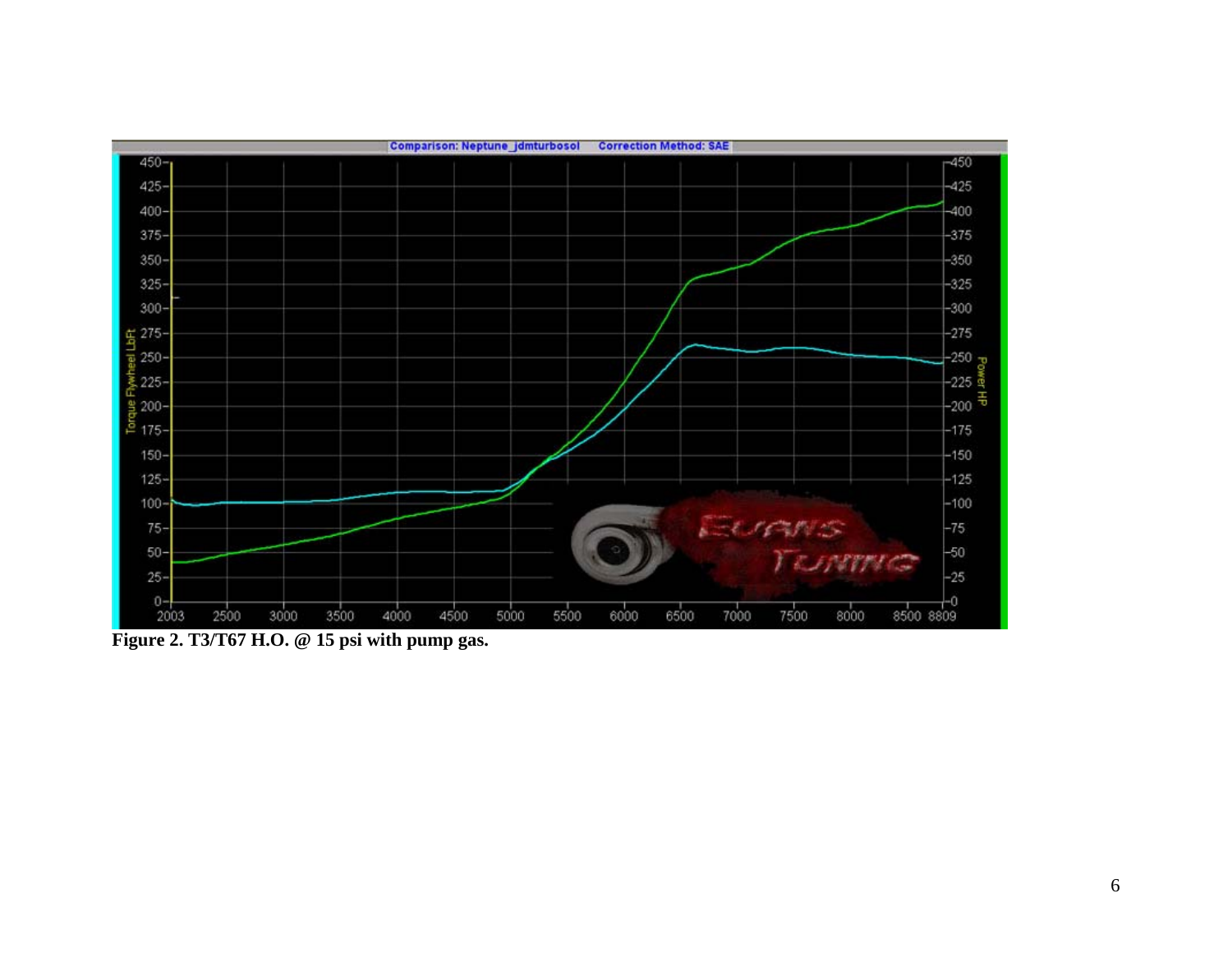

Figure 3. T3/T67 H.O. @ 30 psi with race gas.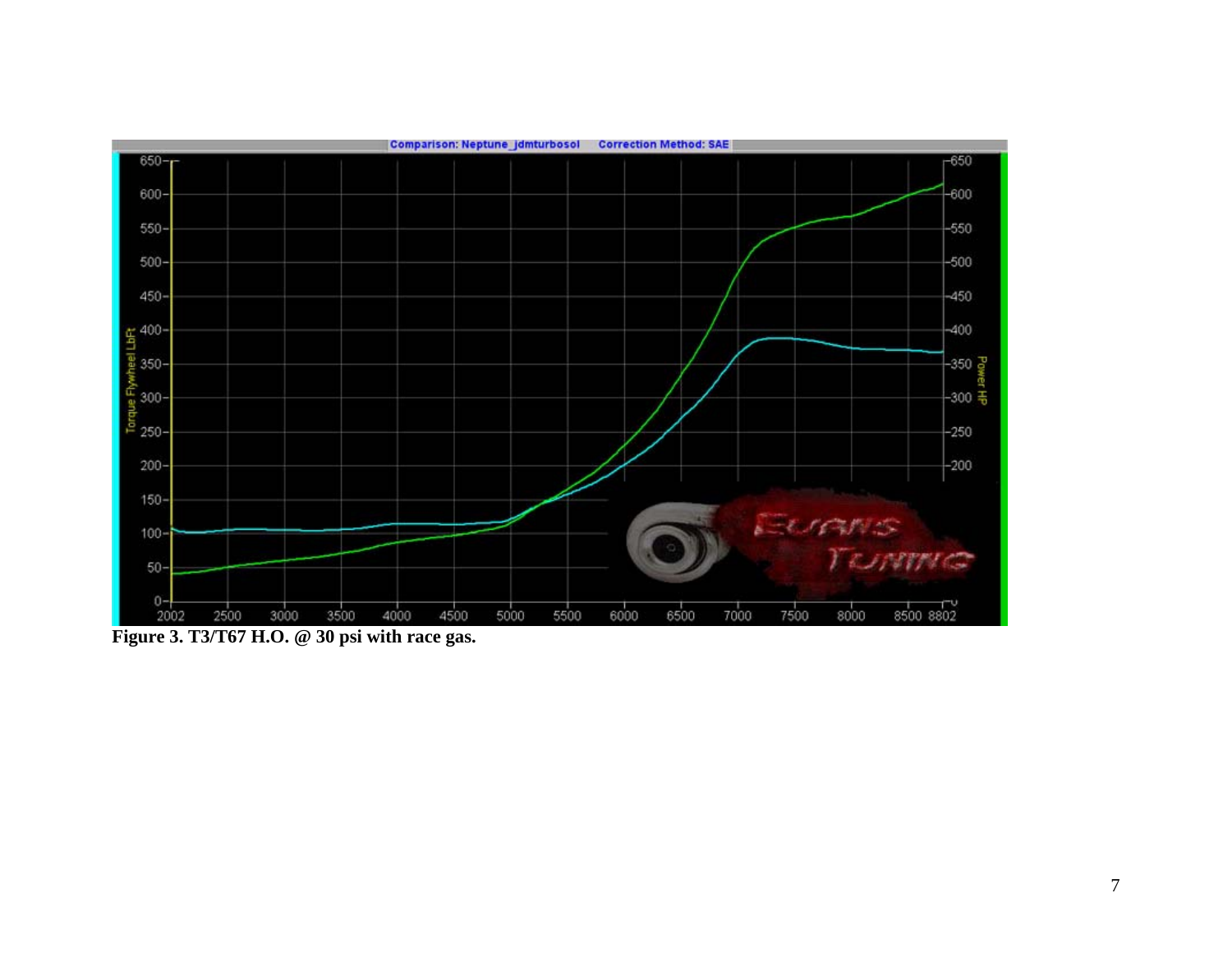### **Example #3 T3/T67 Turbo**

#### **Car:**

- DA Integra

### **Engine:**

-Built/sleeved 2.0 liter LS -9:1 compression -Stock LS cylinder head -JG intake manifold -JG turbo cams-JG cam gears -72mm RPM service throttle body

#### **Modifications:**

-Full Race stage 3 kit -3.0 in. exhaust -Precision 1000cc injectors -Walboro 255lph fuel pump -3bar map sensor

### **Tuning:**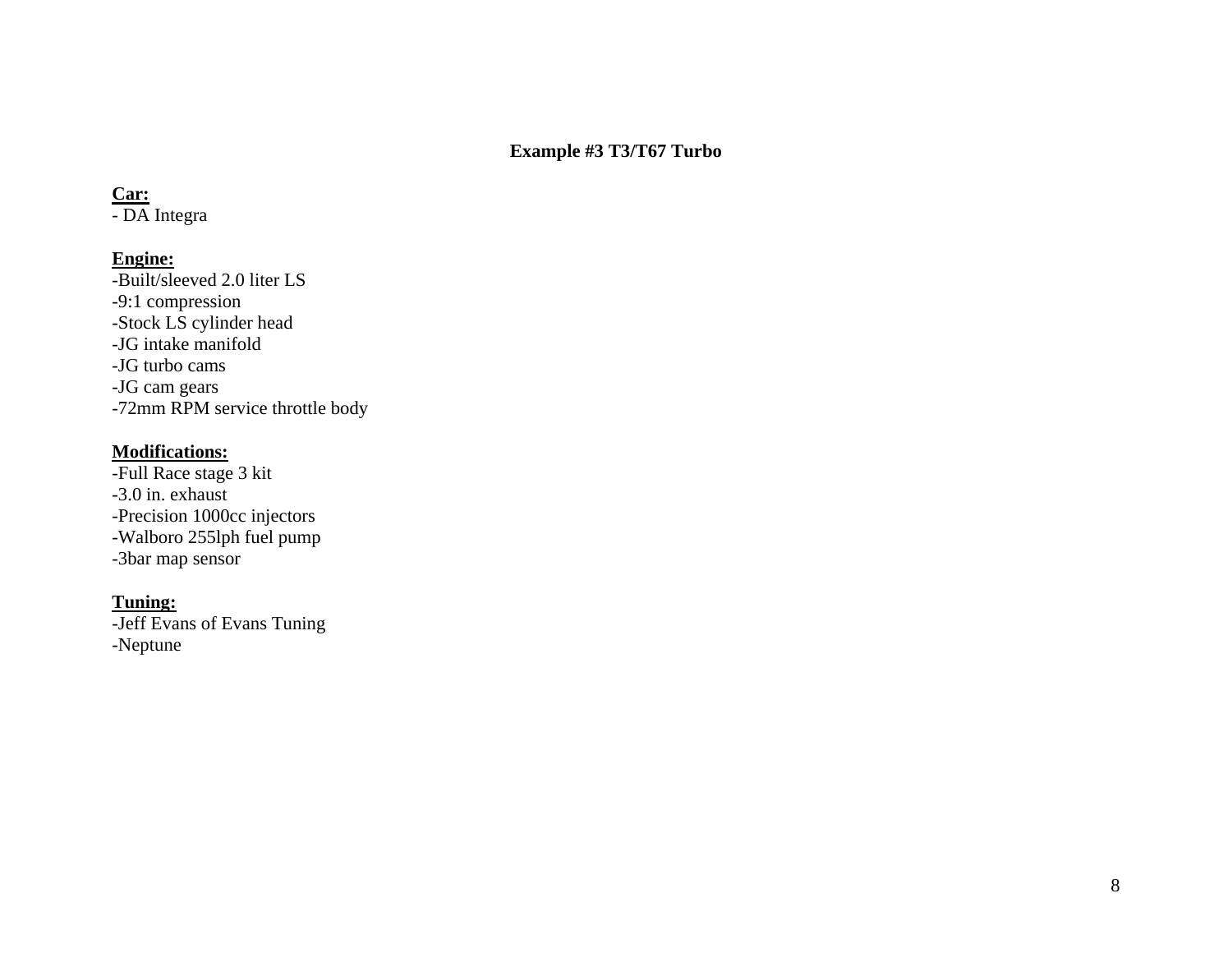

**Figure 4. T3/T67 turbo @ 15 psi with pump gas.**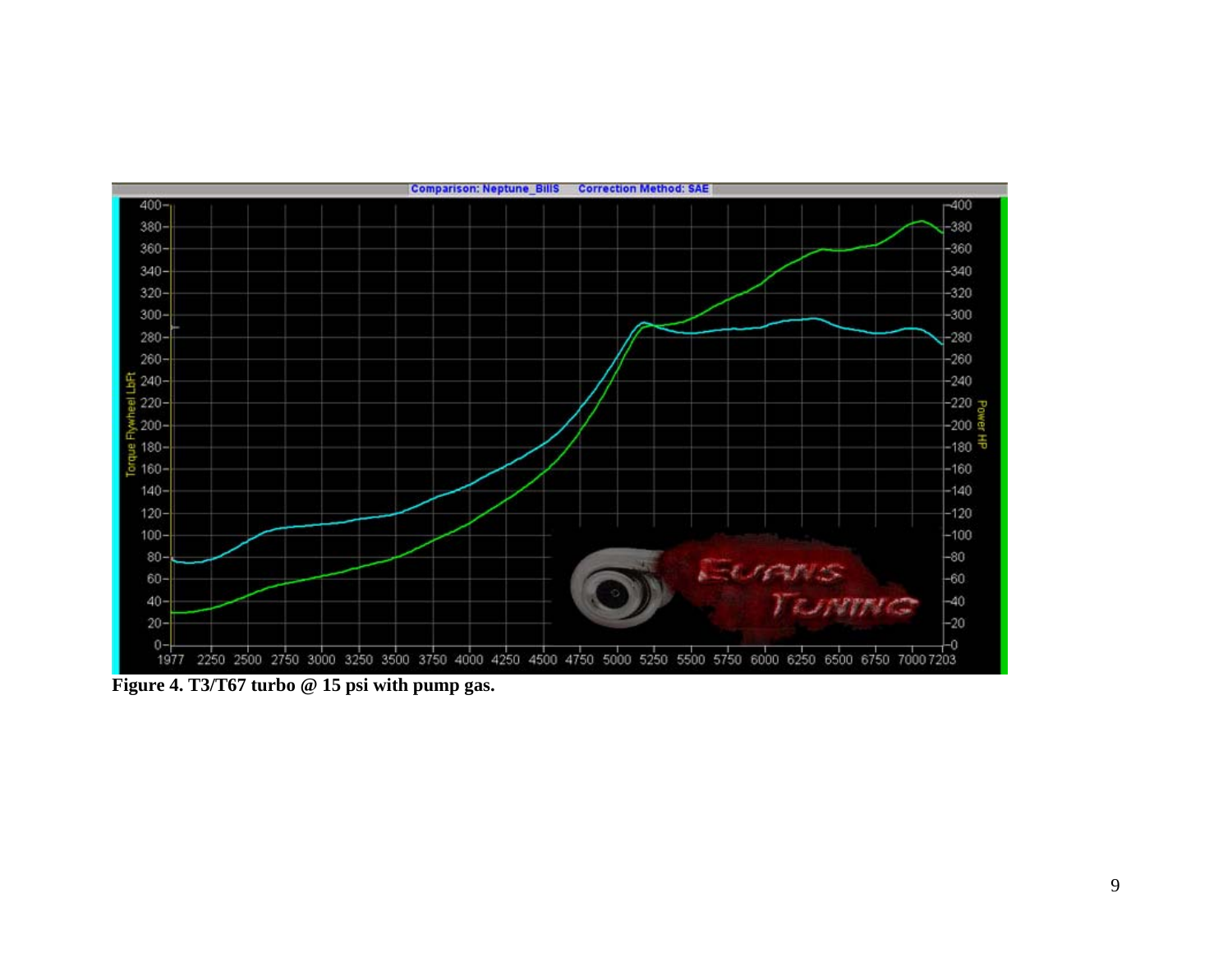### **Example #4 T3/T04E 57 Trim Turbo**

# **Car:**

-2000 Civic SI

# **Engine:**

-B16a bone stock -ARP head studs -Skunk2 intake manifold

### **Modifications:**

-Full Race stage 1 kit -3.0 in. thermal exhaust -RC 550cc injectors -Walboro 255lph pump

### **Tuning:**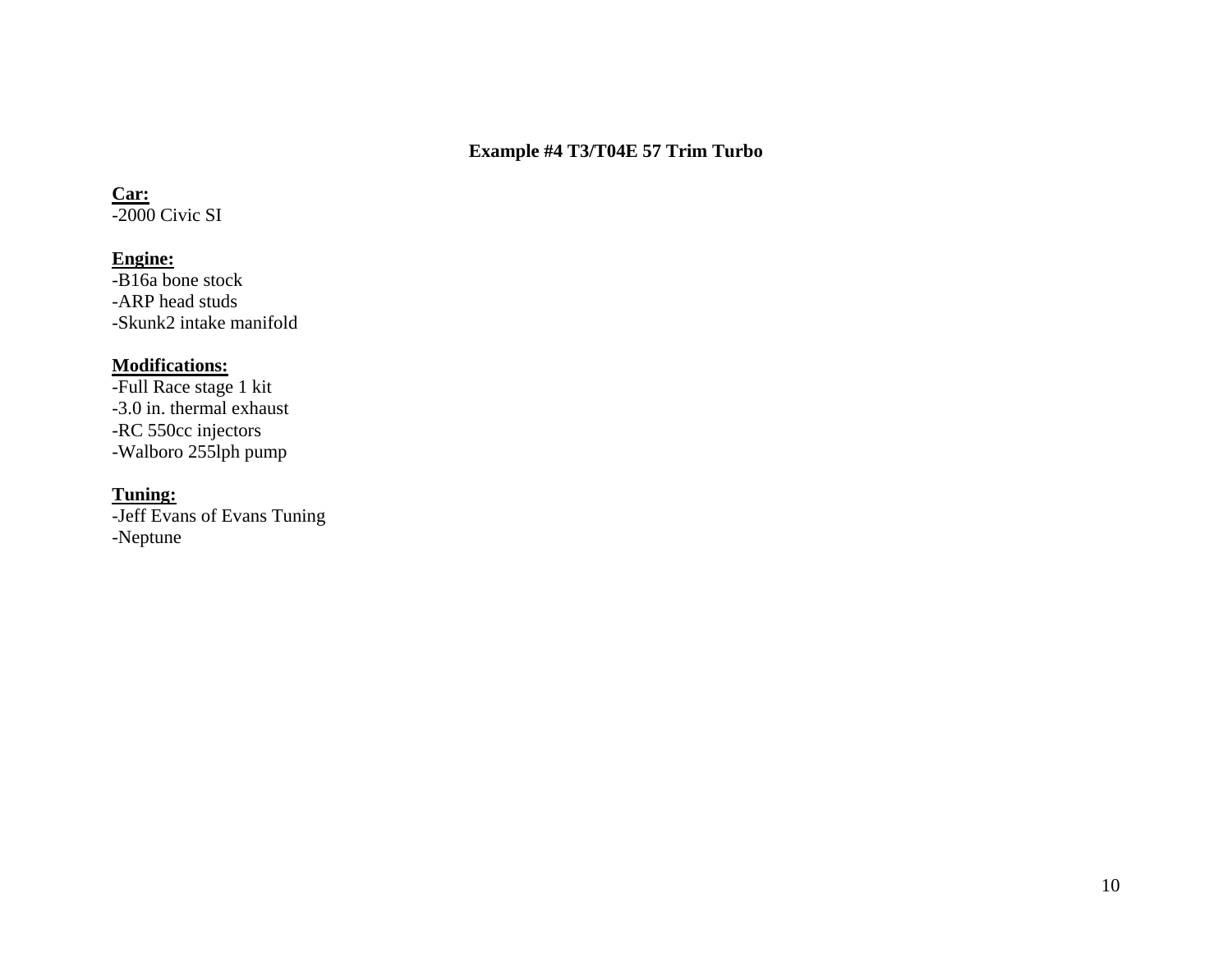

Figure 5. T3/T04E 57 trim @ 9 psi with pump gas.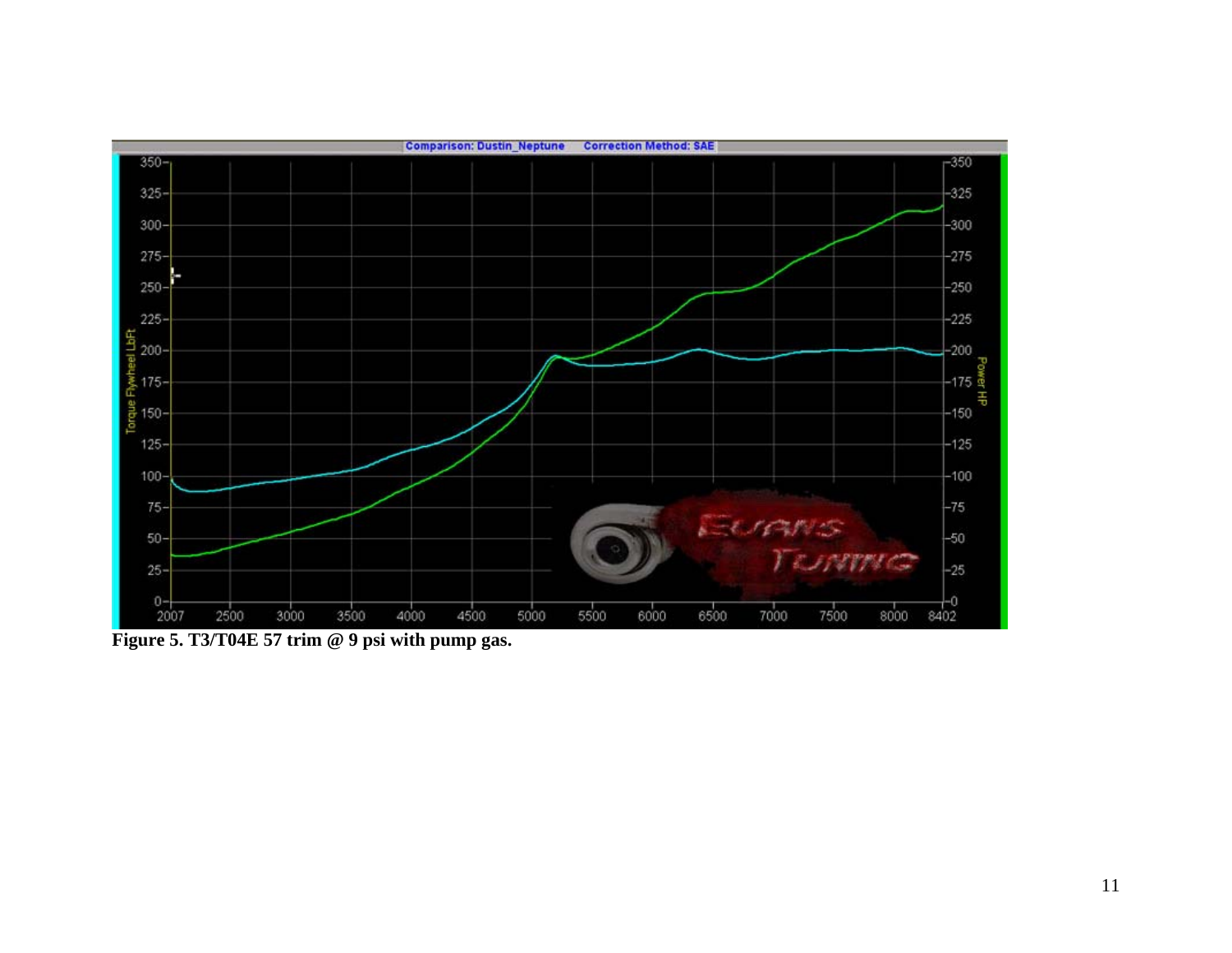**Example #5 T4/T67 Turbo** 

#### **Car:**

-Eg hatch

### **Engine:**

-2.0 liter ls/vtec -9:1 compression -RS machine sleeved -Headgames ported head -1mm oversized exhaust valve -After market springs/retainers -GSR cams-Edelbrock IM -OEM gsr throttle body

### **Modifications:**

-Full Race Stage 4 kit -1000cc precision injectors -Aeromotive a1000 pump with sumped fuel tank -#10 an feed line -Aeromotive fuel pressure regulator -3.0 in. down pipe -3.0 in. thermal exhaust

### **Tuning:**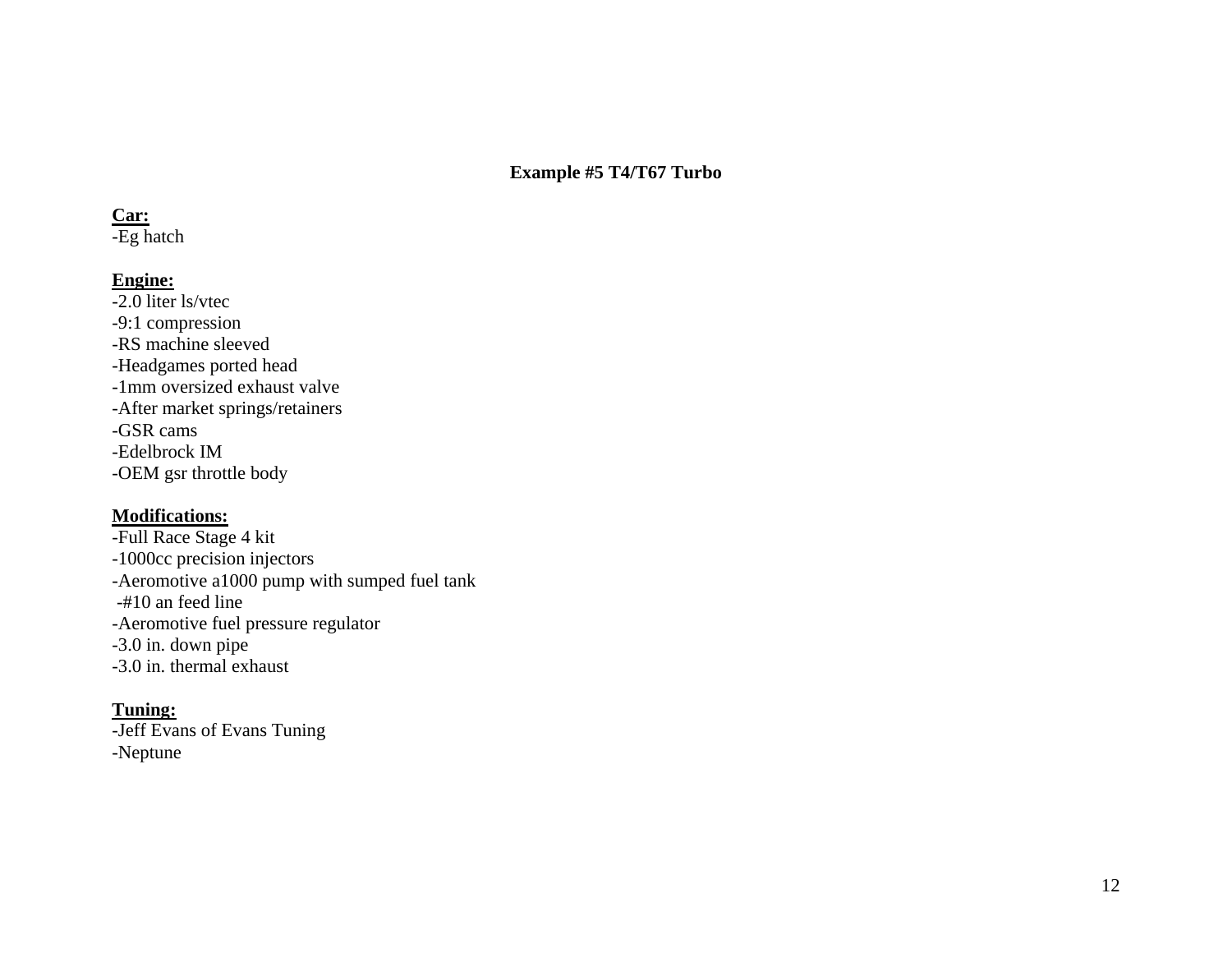

**Figure 6. T4/T67 @ 17-18 psi with pump gas.**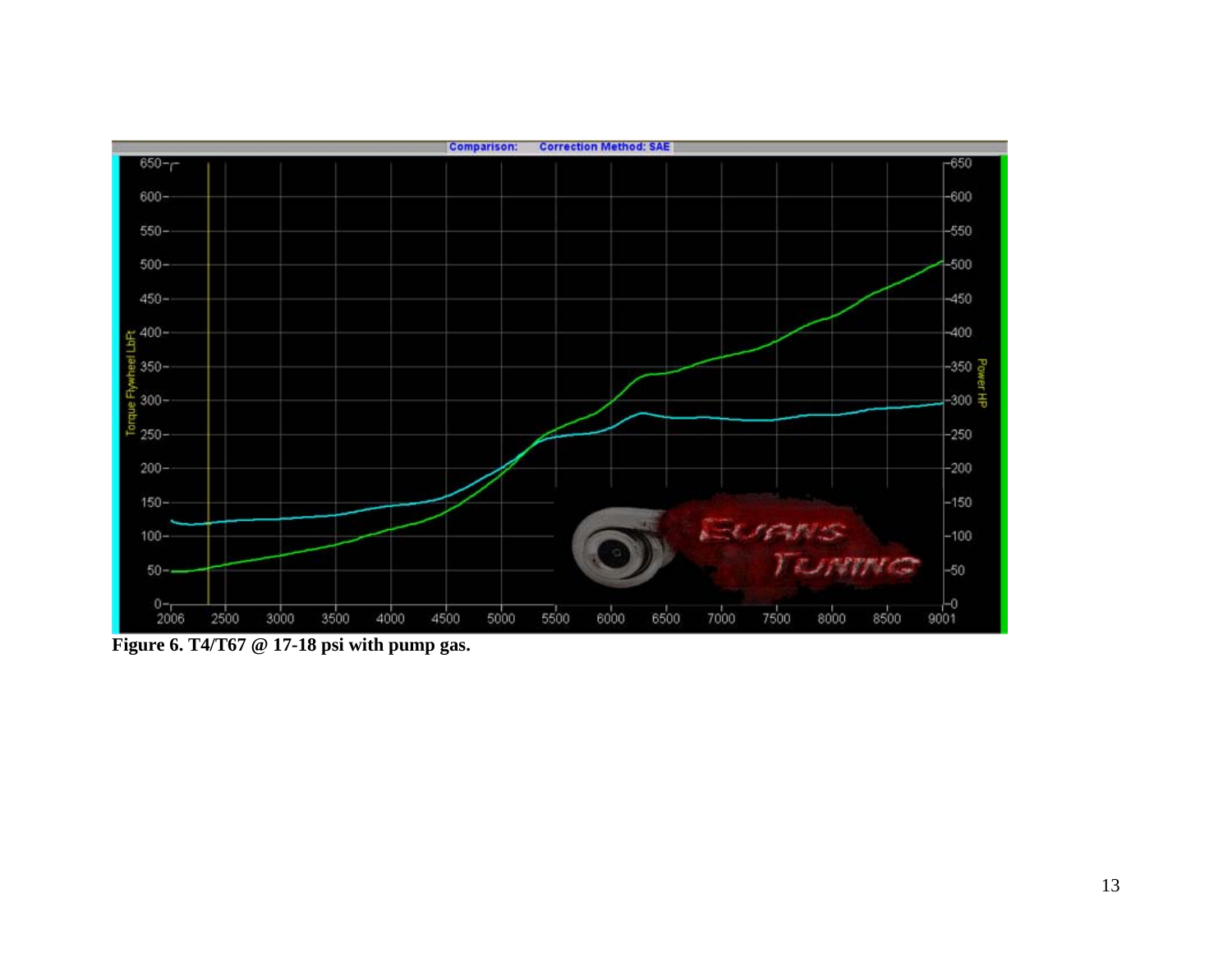

Figure 7. T4/T67 @ 27 psi with race gas.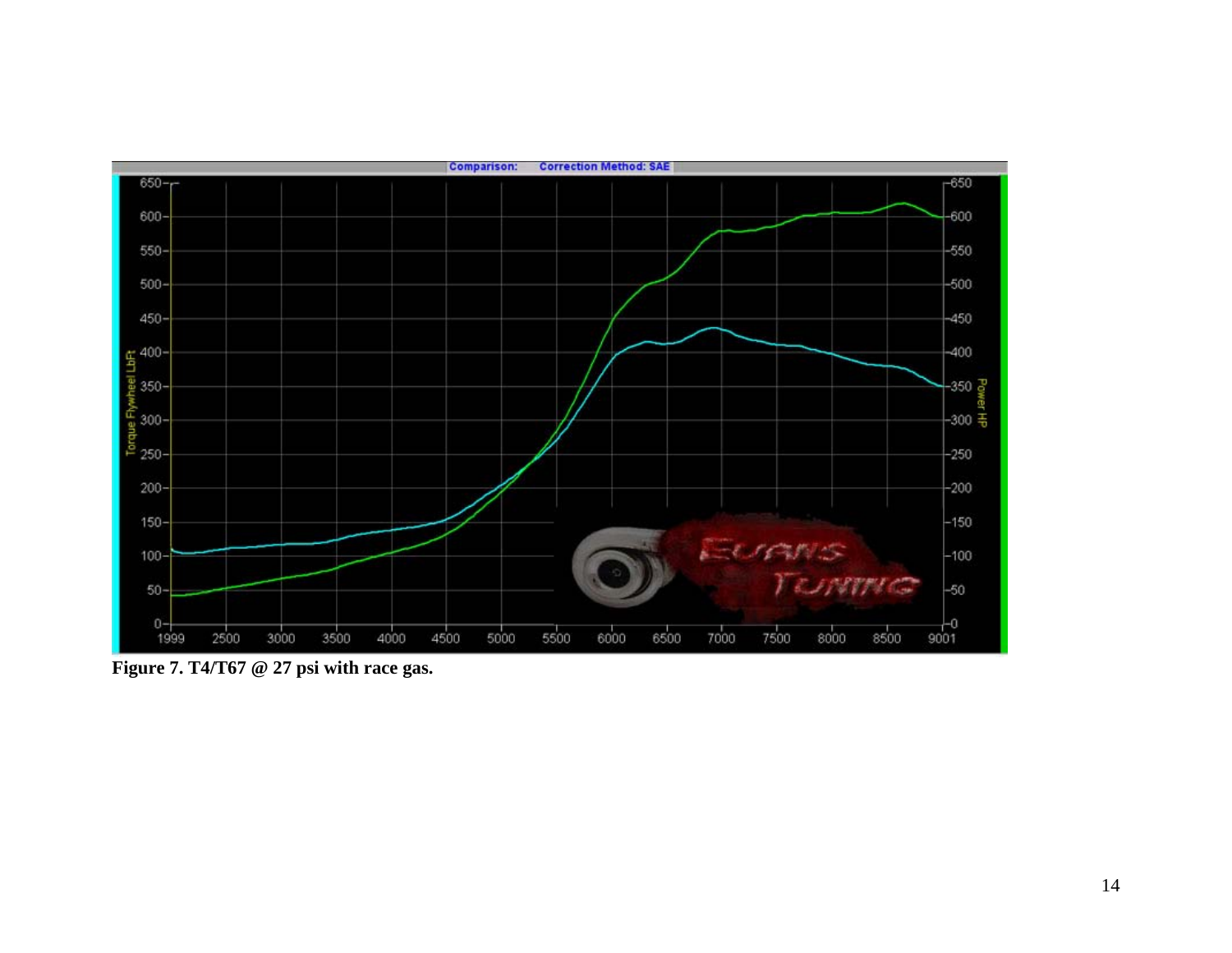### **Example #6 T3/T67 Turbo**

#### **Car:**

-Integra Type R

### **Engine:**

-GSR -2.0 liter -Sleeved with 8.8:1 compression -Edelbrock IM -GSR cams-Stock cam gears

### **Modifications:**

-Full Race stage 3 turbo kit -3.0 in. exhaust -750cc RC injectors -Walboro 255lph pump -3 bar map sensor

### **Tuning:**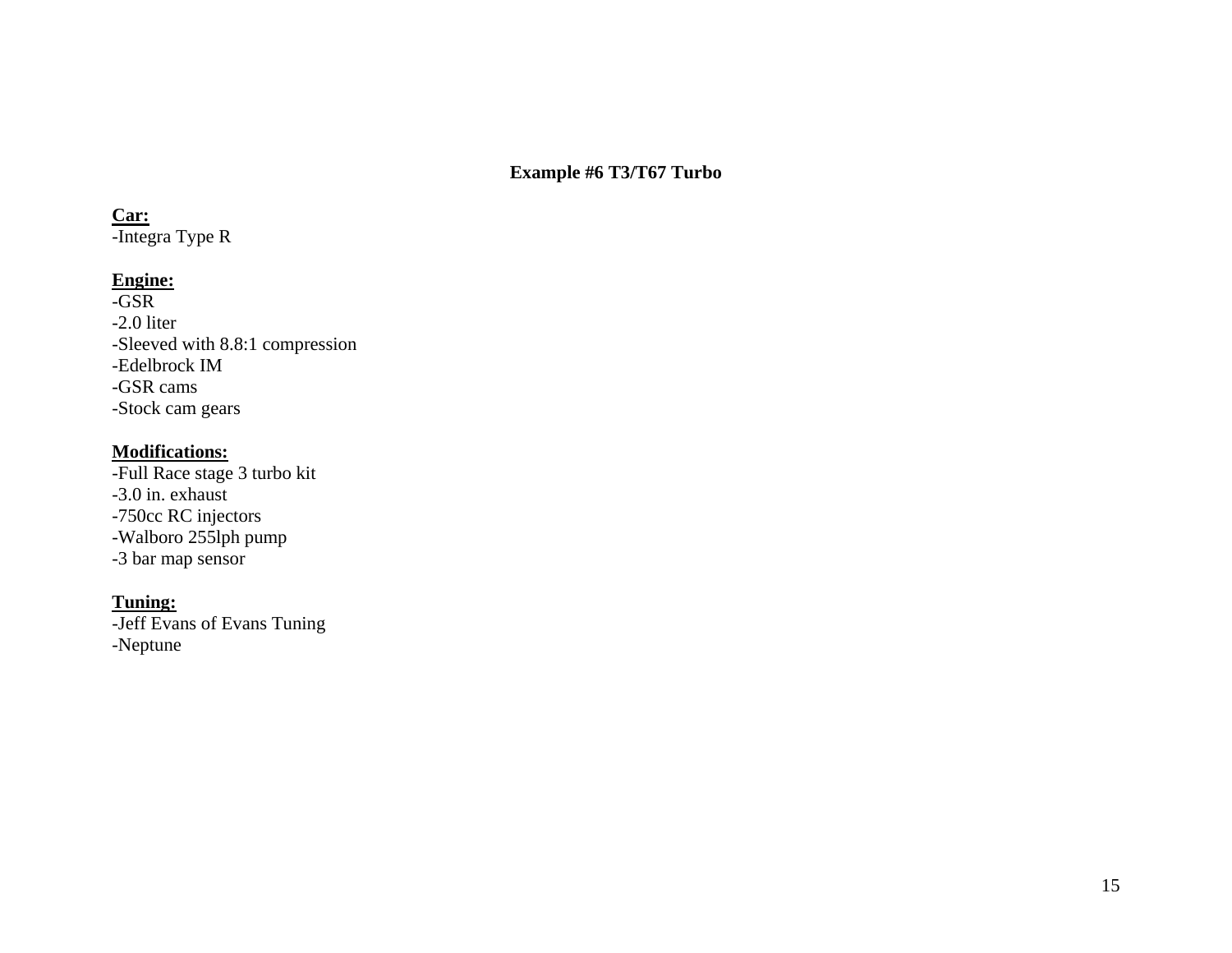

Figure 7. T3/T67 @ 16 psi with pump gas.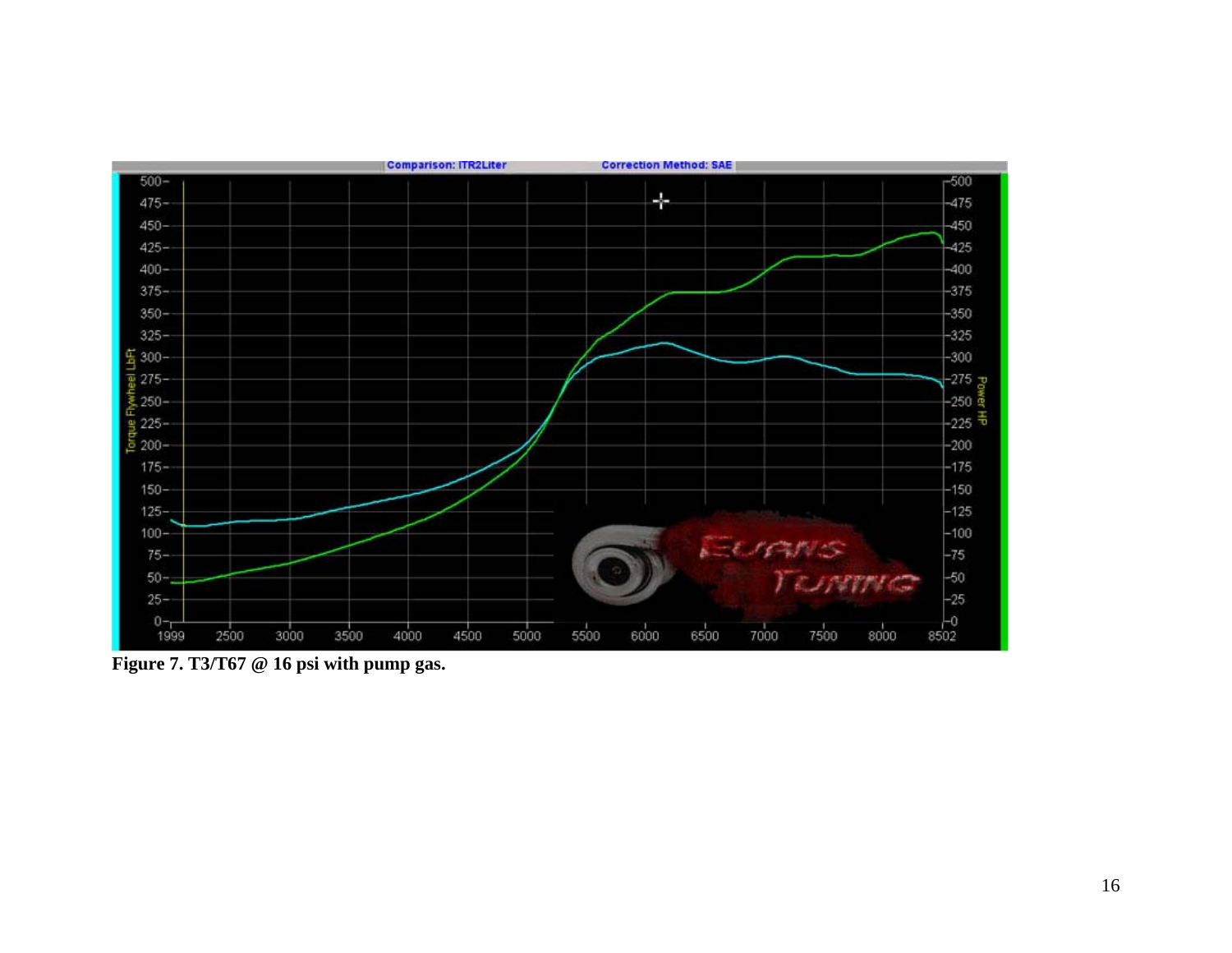### **Example #7 T3/T67 Turbo**

#### **Car:**

-EG Hatch

# **Engine:**

-2.0 liter ls/vtec -Eagle rods -Wiseco 9:1 pistons -GSR cams -Edelbrock IM -Stock gsr throttle body

### **Modifications:**

-Full Race stage 3 turbo kit -Full Race cam gears -3.0 in. exhaust -1000cc injectors -Walboro 255lph HP pump -3 bar map sensor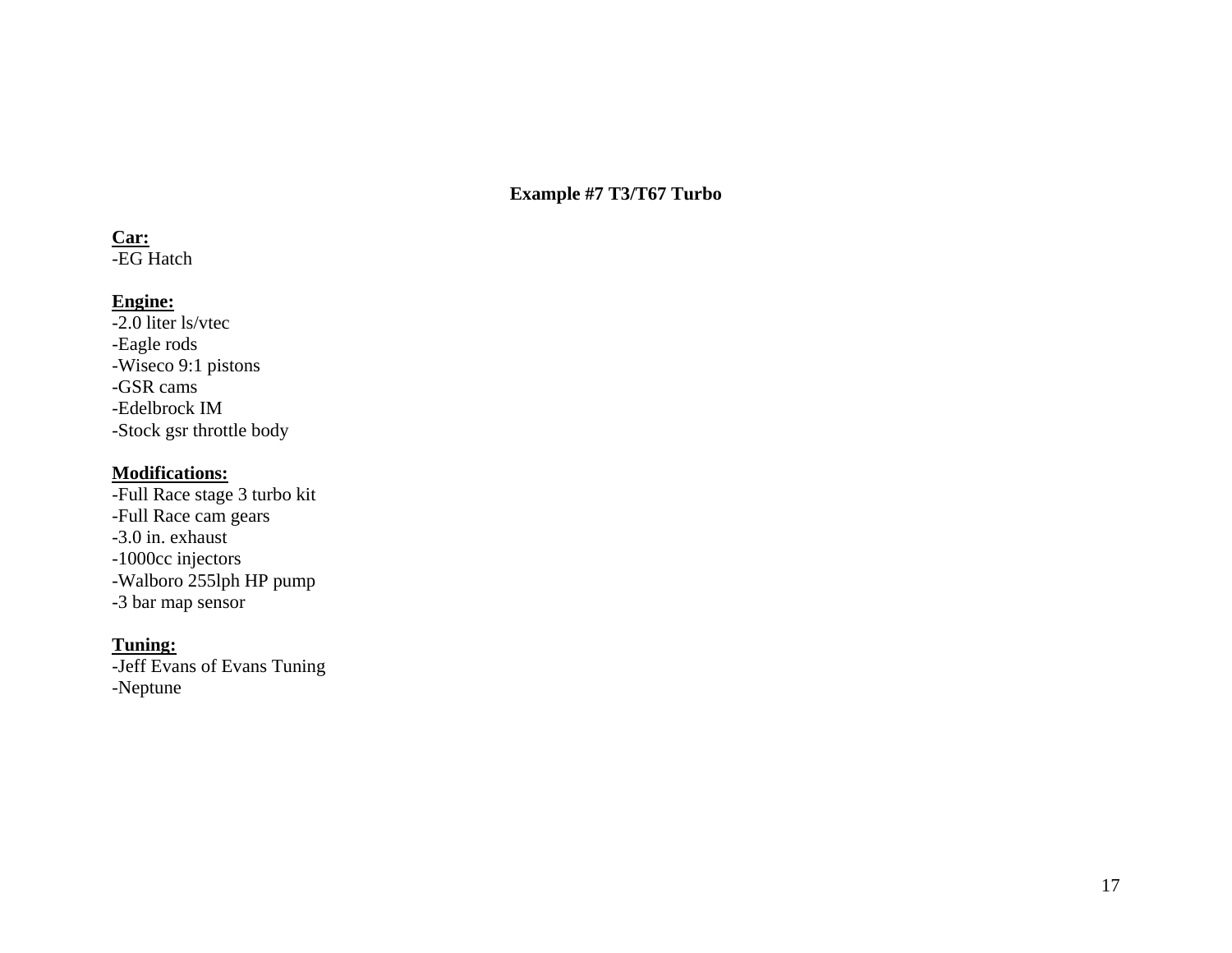

Figure 8. T3/T67 @ 26 psi on race gas blend fuel.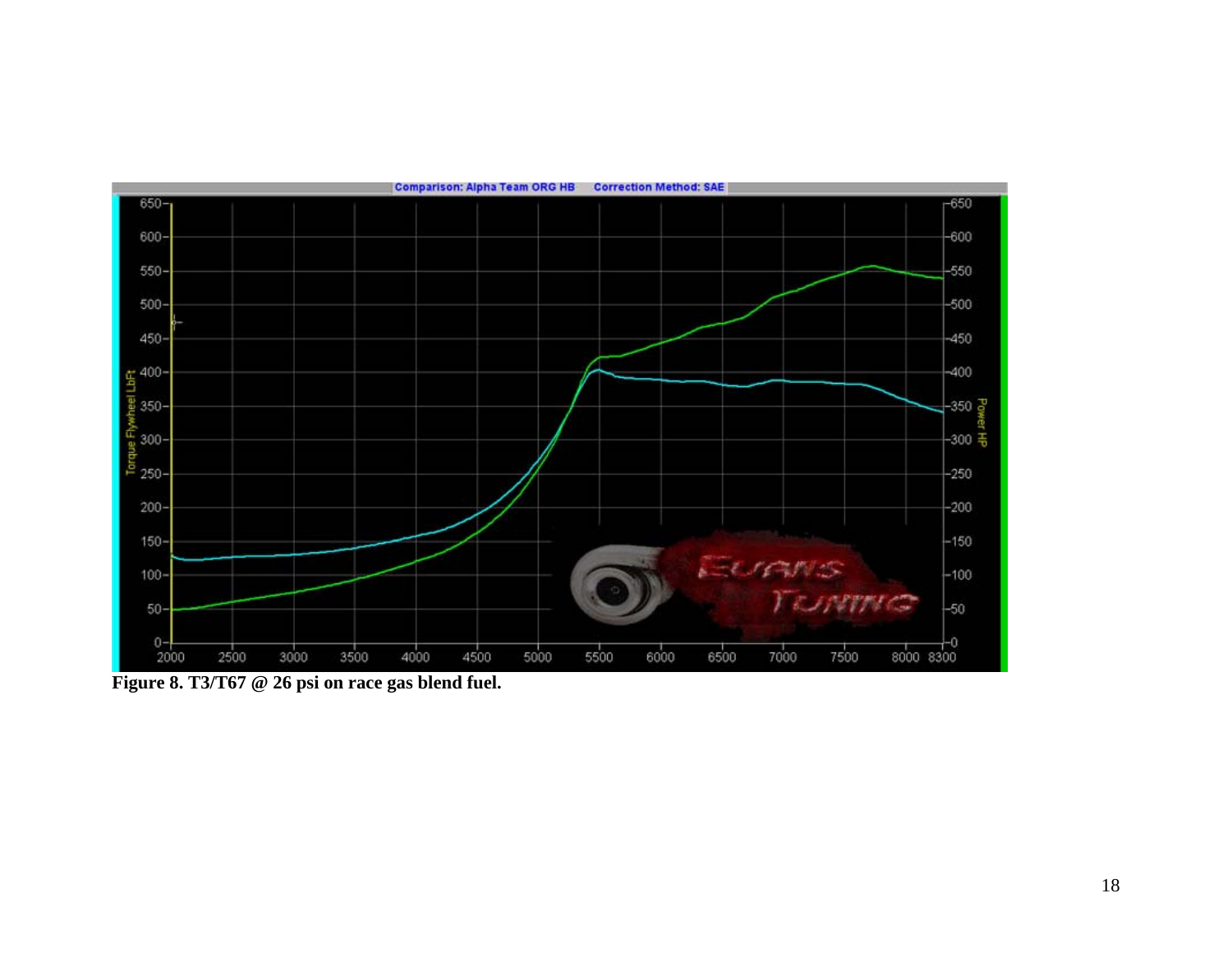### **Example #8 T3/T67 H.O. Turbo**

#### **Car:**

-EG Hatch

### **Engine:**

-GSR, 0.020" over bored sleeves -9:1 CP pistons -Manley rods, -OEM bearings, -Stock un-ported head -After market springs/retainers -Stock GSR cams -Stock GSR intake manifold without butterflies

### **Modifications:**

**-**Full Race Stage 3 kit with t3/t67 H.O. turbo upgrade -3.0 in. exhaust -Stock ignition -1000cc injectors -Walboro 255lph fuel pump -3 bar map sensor

# **Tuning:**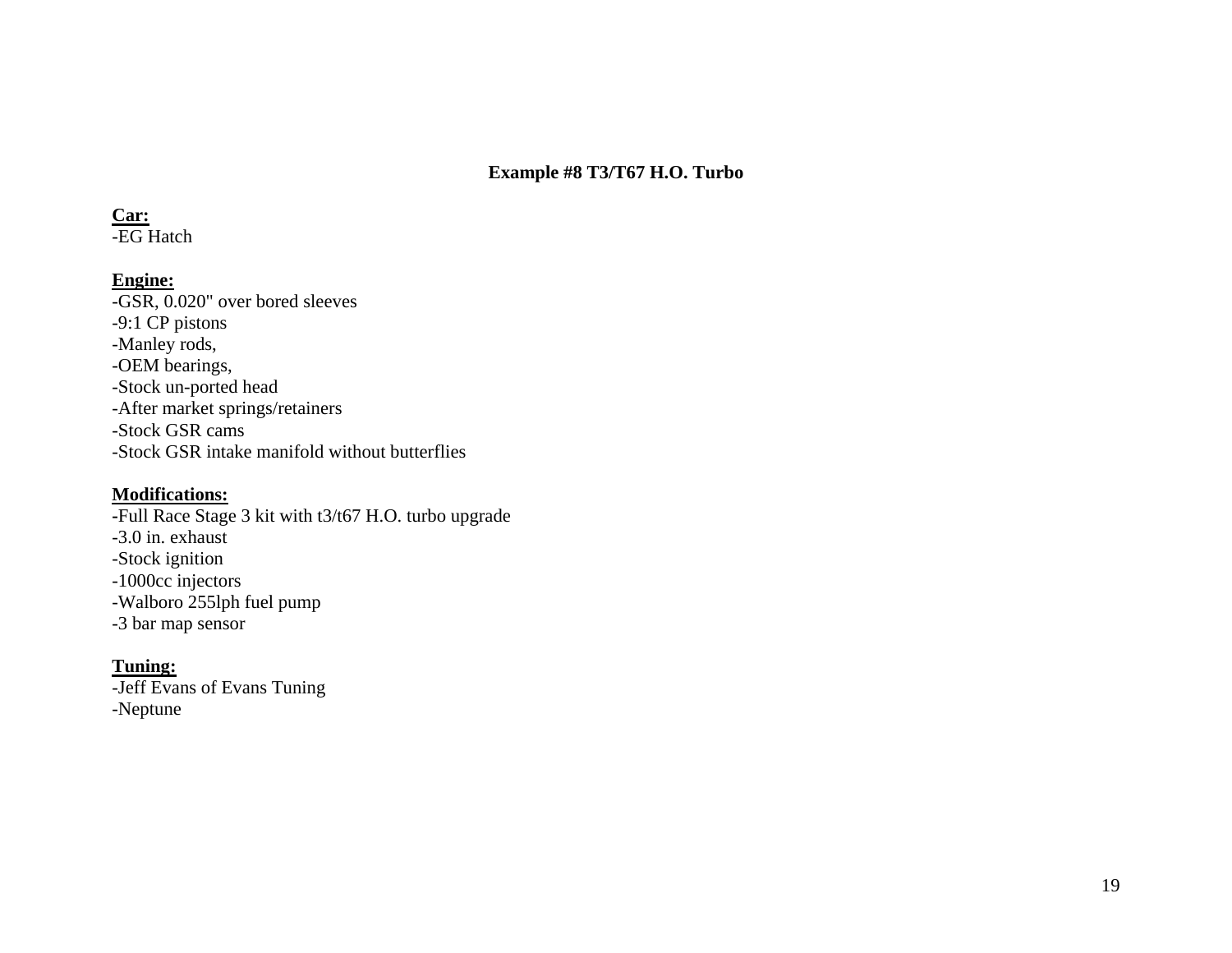

Figure 9. T3/T67 H.O. @ 24 psi on race gas blend fuel.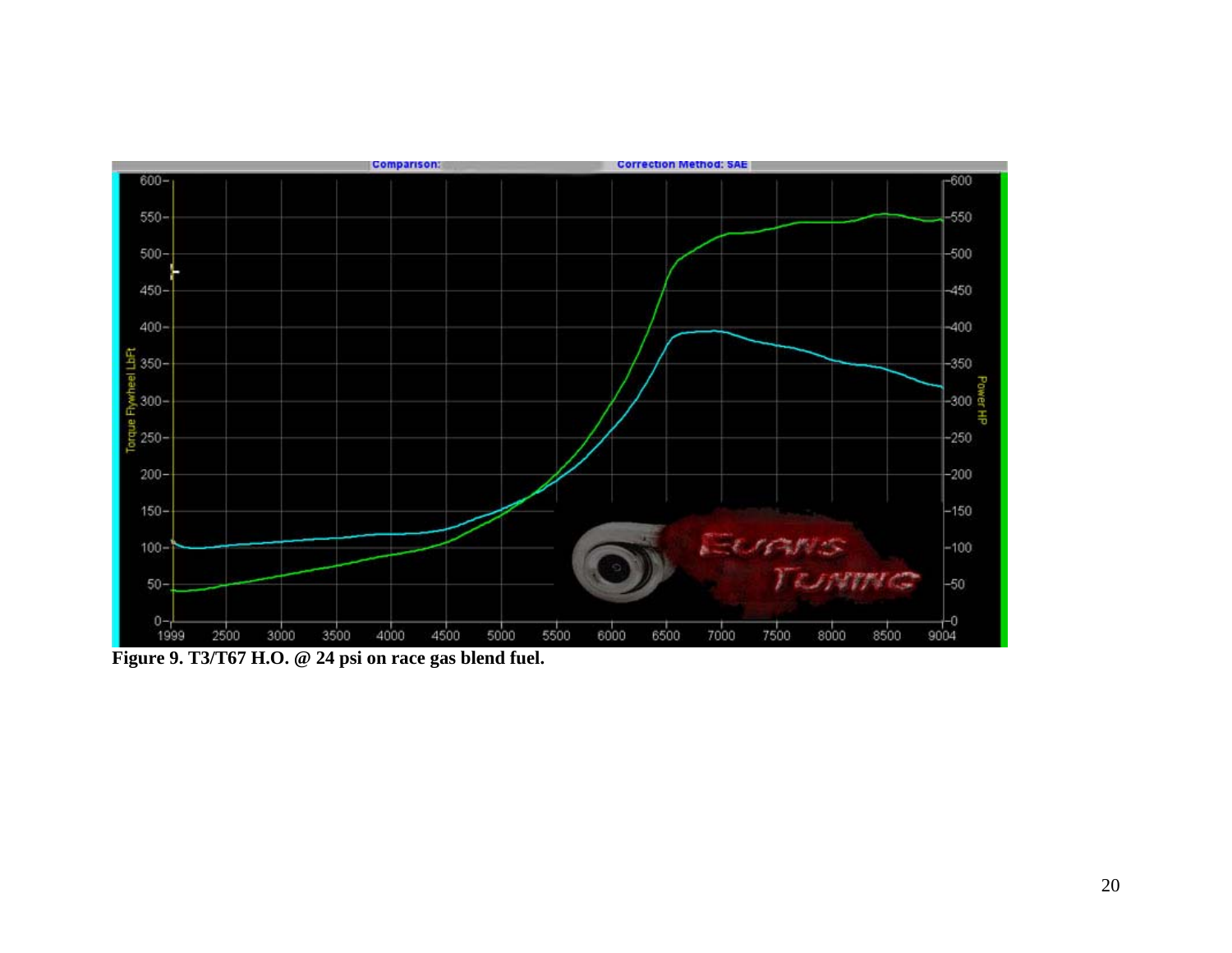### **Example #9 T3/T04E 60 Trim Turbo**

### **Car:**

- Integra GSR

### **Engine:**

-Bone Stock GSR long block -Cometic 0.074 in. thick headgasket -ARP head studs -Edelbrock intake manifold -Hondata intake manifold gasket -Full Race cam gears

### **Modifications:**

-Full Race stage 1 kit -RC 750cc injectors -Walboro 255lph fuel pump -3.0 in. thermal exhaust -3 bar map sensor

### **Tuning:**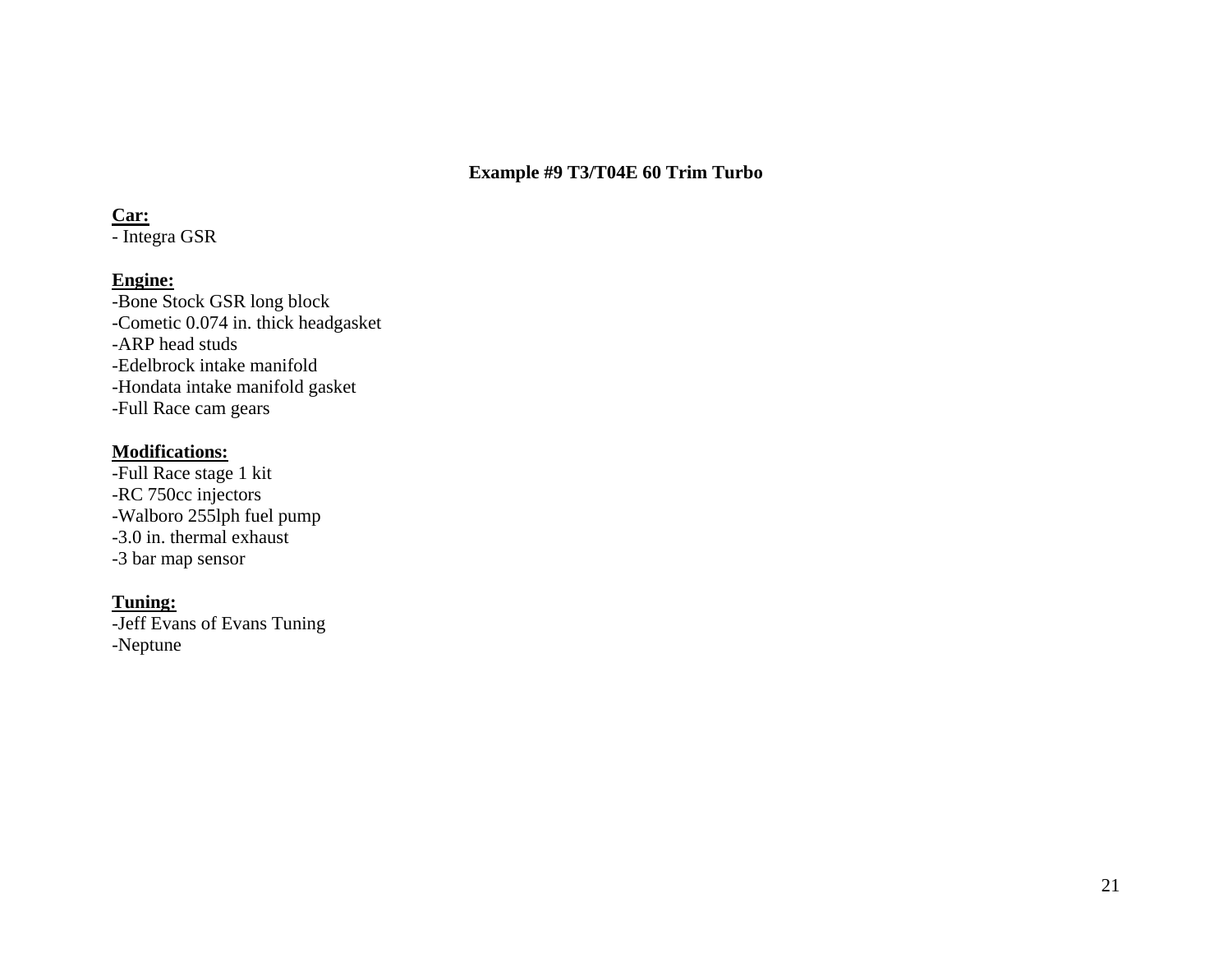

Figure 10. T3/T04E 60 trim @ 9 psi on pump gas.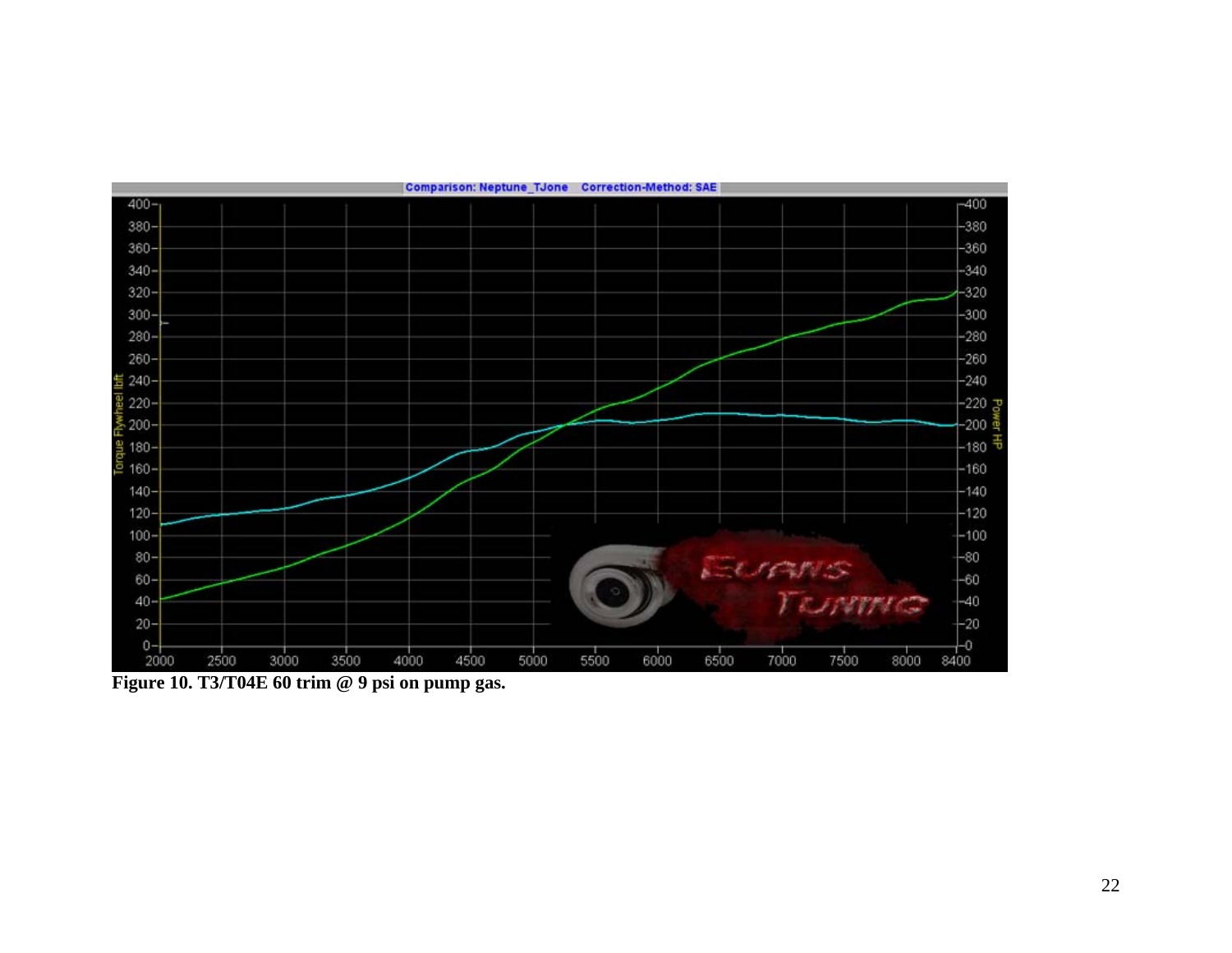**Example #10 T3/60-1 Turbo** 

#### **Car:**

- EG hatch

### **Engine:**

-2.0 ls/vtec -9:1 compression sleeved, -Endyn-ported head/stock diam. valves , -Edelbrock intake manifold -Edelbrock throttle body -ITR cams -Manley valvetrain

### **Modifications:**

-Full Race ProStreet T3/44 manifold -T3/60-1 .82a/r stage 5 wheel, -3.0 in. down pipe, 3.0 in. exhaust -TiAL 44mm waste gate -1000cc precision injectors -Aeromotive a1000 external pump, Aeromotive fuel pressure regulator -# 8 a.n lines -MSD digital 6 -HVC coil -MSD plug wires -3 bar map sensor

# **Tuning:**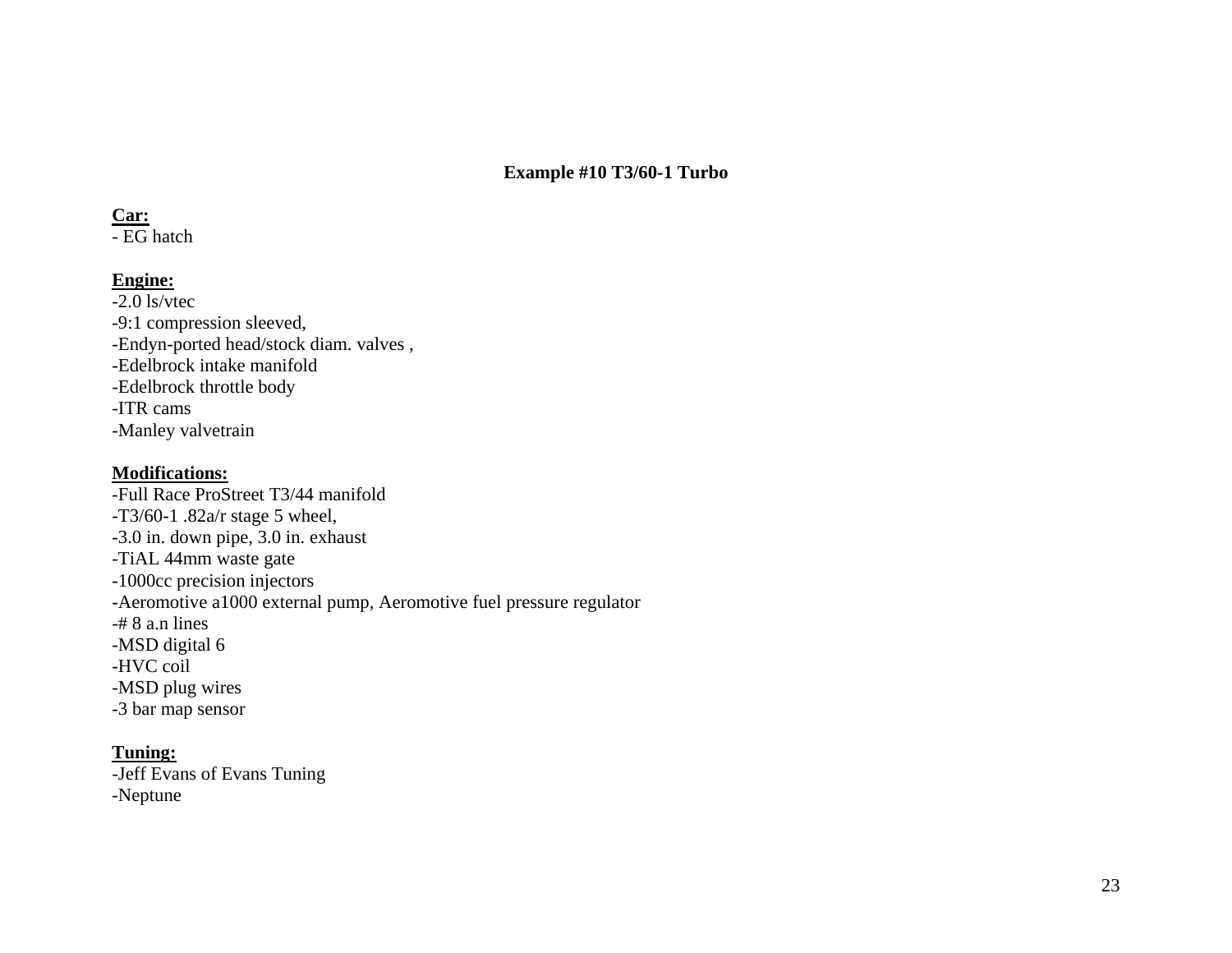

Figure 11. T3/60-1 @ 13 psi on pump gas.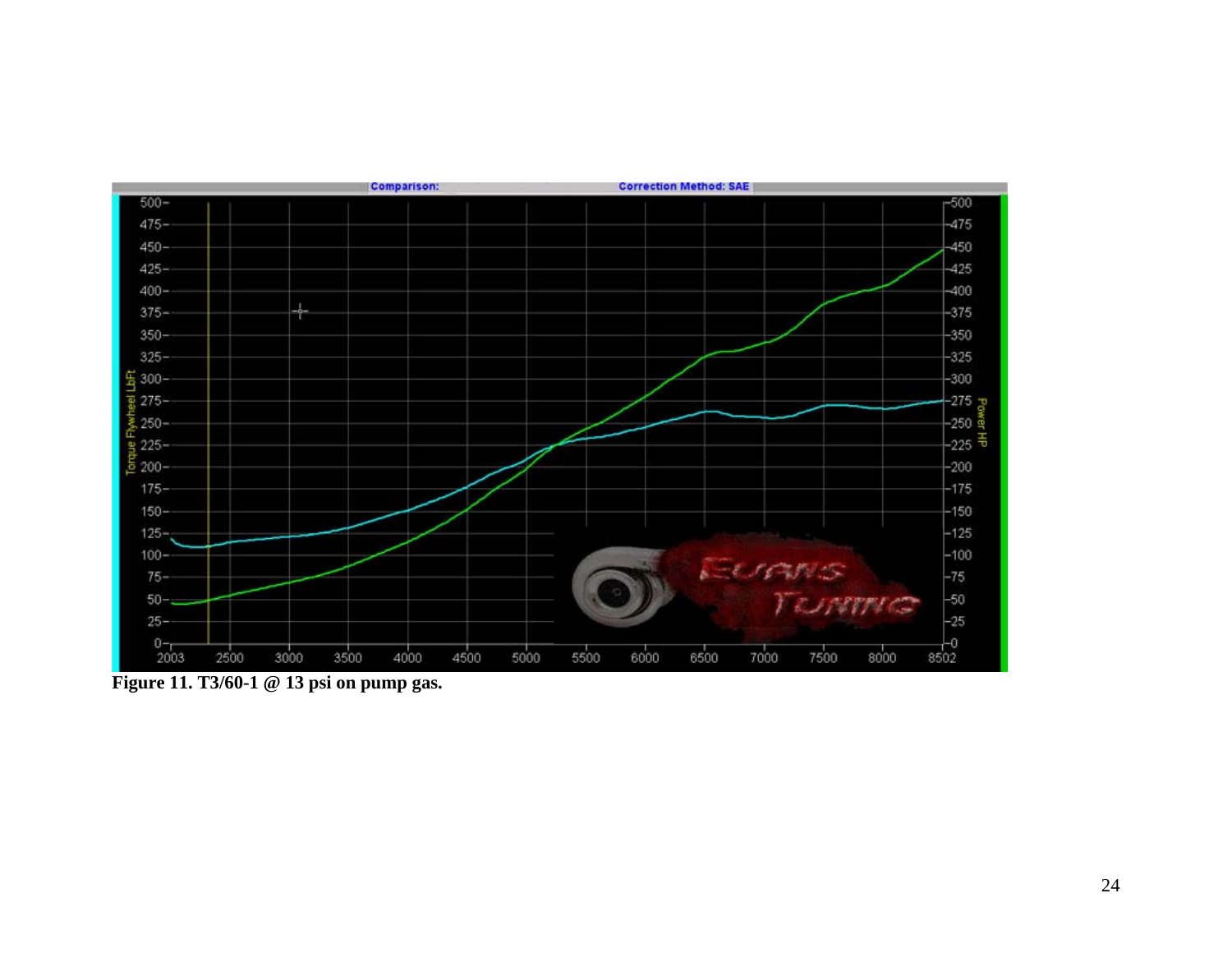

Figure 12. T3/60-1 @ 25 psi on race gas blend fuel.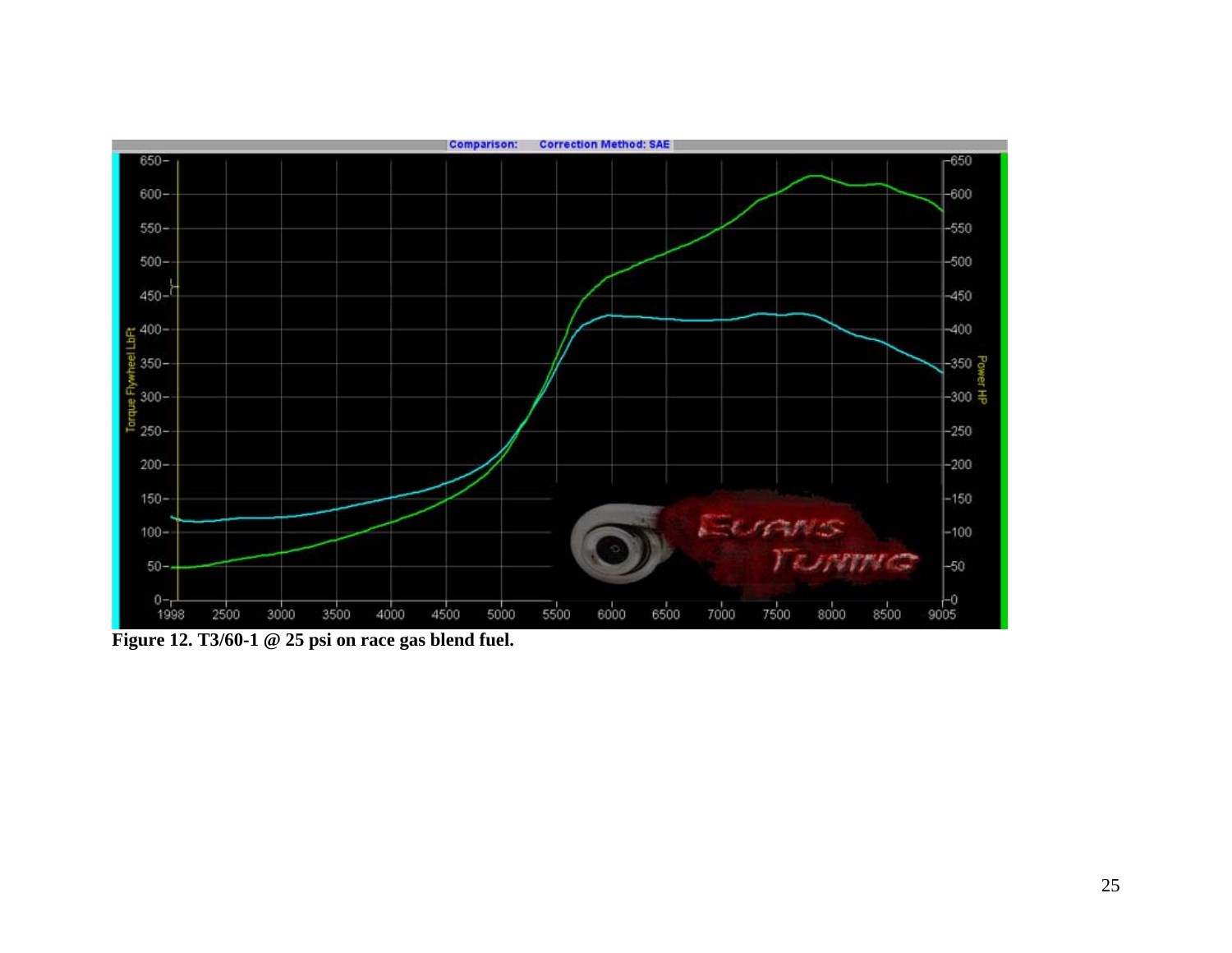**Example #11 T3/60-1 Turbo** 

#### **Car:**

- EG hatch

# **Engine:**

-2.0 liter gsr -Endyn ported head -Endyn Rollerwave 9.5:1 pistons -Ported skunk2 intake manifold -JG 65mm TB

### **Modifications:**

-Full race stage 2 kit -T3/60-1 with 0.82a/r housing -Greddy race blow off valve -1000cc injectors -Aeromotive pump/regulator/filter/sumped tank/-8 A.N feed line

# **Tuning:**

-Jeff Evans of Evans Tuning -Hondata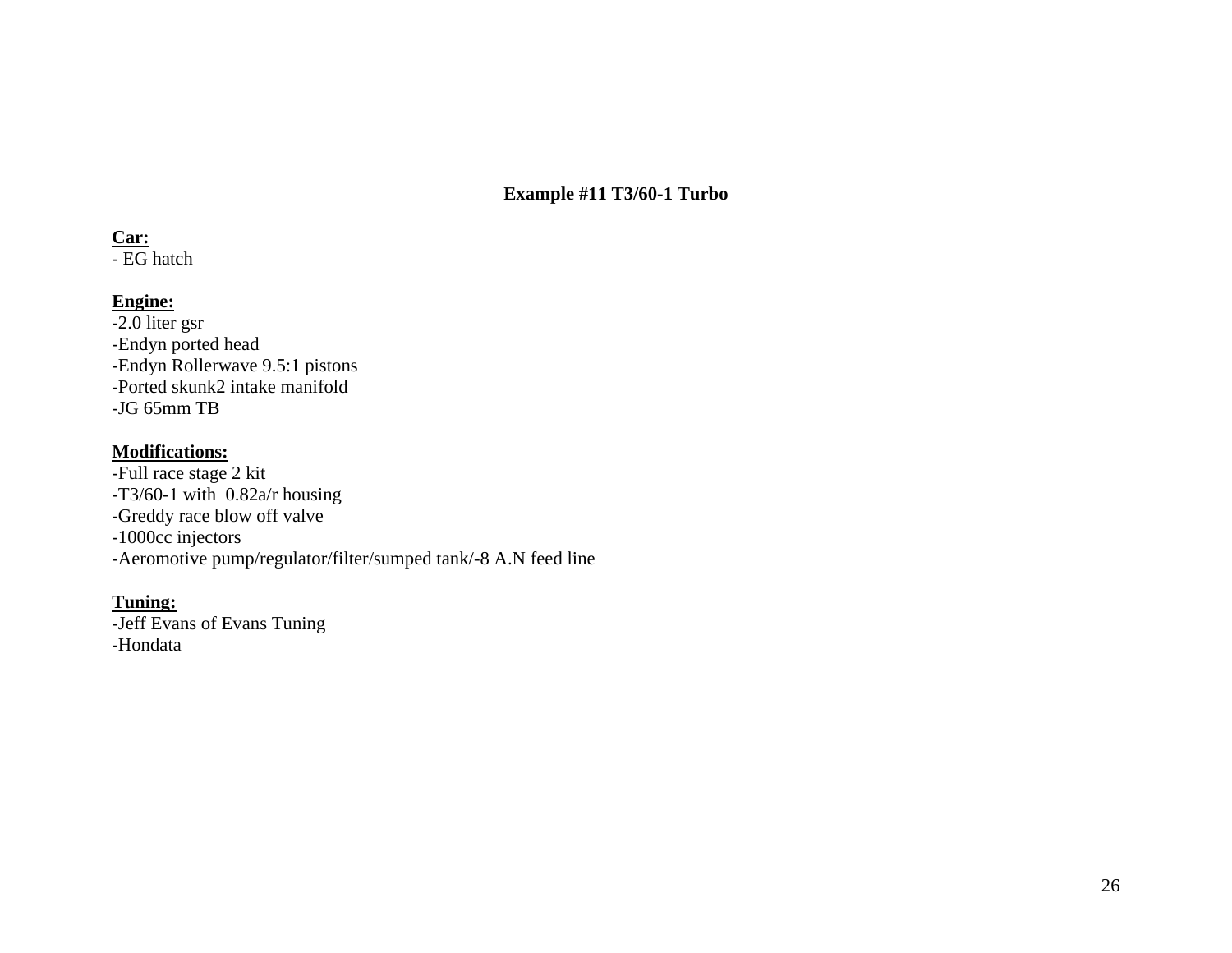

Figure 13. T3/60-1 @ 24 psi on race gas blend fuel.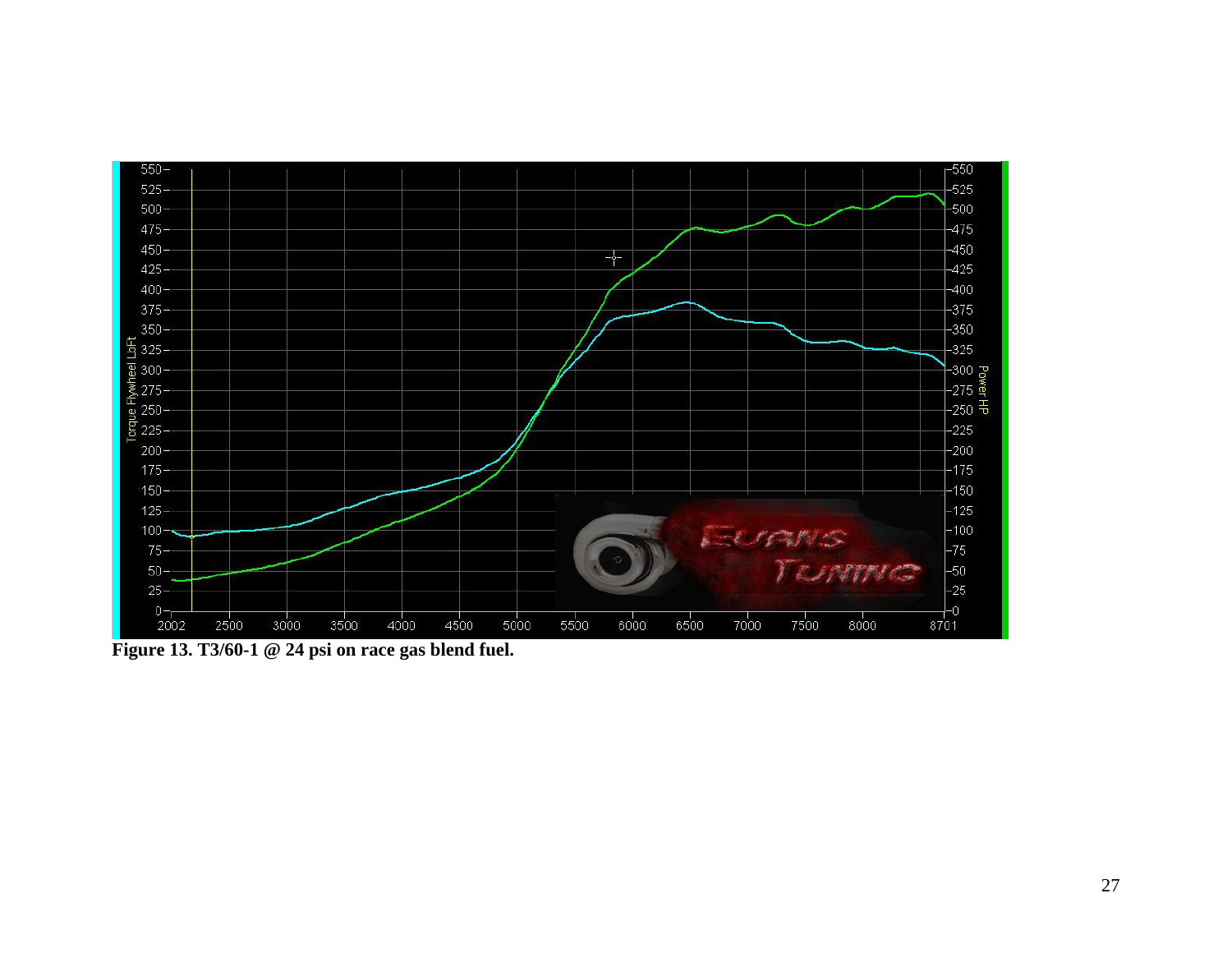#### **Example #12 T3/T67 Turbo**

#### **Car:**

- 2001 Integra Type R

### **Engine:**

-2.0 liter sleeved and built bottom end -Built and ported head -GSR cams-Edelbrock intake manifold -Edelbrock throttle body

#### **Modifications:**

-Full Race ProStreet T3/40 manifold -Full Race t3/t67 -TiAL 40mm waste gate -Greddy type 24 intercooler -3.0 in. down pipe -3.0 in. exhaust -Custom IC piping -TiAL blow off valve -RC 750cc injectors -3 bar map sensor -Walboro 255lph HP pump

#### **Tuning:**

-Jeff Evans of Evans Tuning -Hondata